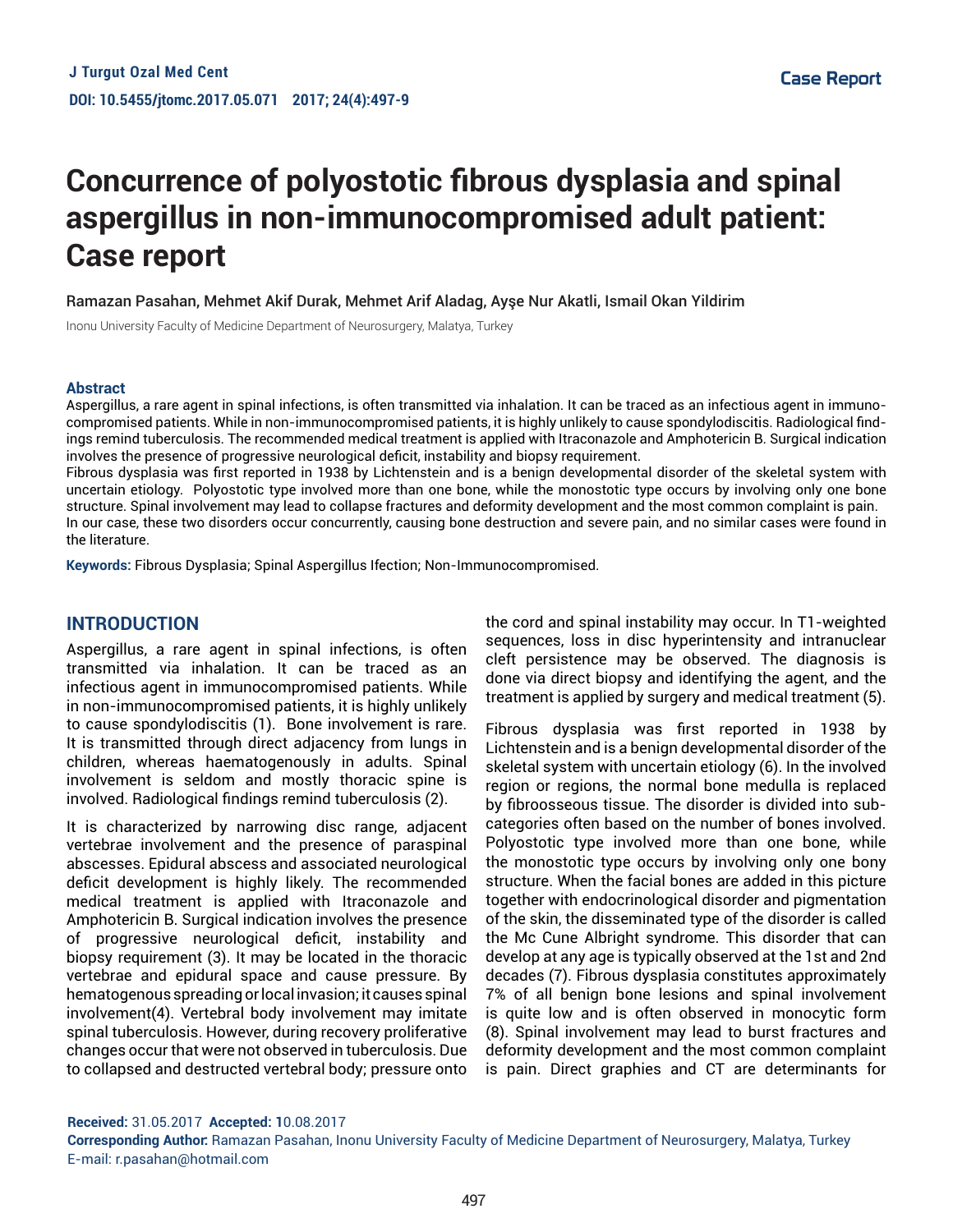#### **J Turgut Ozal Med Cent 2017;24(4):497-9**

diagnosis and bone scintigraphy is a guide for differential diagnosis (9). Most commonly, bisphosphonates, primarily pamidronate, are used for treating polyostotic disorder. Several authors reported successful medical treatment with bisphosphonate therapy for fibrous dysplasia patients. (10) In order to surgically treat the bone fractures, stabilization can be performed in the spine via vertebroplasty or transpedicular screw application (11). In our case, these two disorders occur concurrently, causing bone destruction and severe pain, and no similar cases were found in the literature.

# **CASE REPORT**

The 55-year-old male patient had a history of an operation for L3-L4 lumbar disc herniation causing pain in the lower back and the left leg three months ago. He had decreased pain after the operation; however, he has experienced severe pain in the lower back and both legs for approximately forty five days after the procedure and he was examined by control spinal MR. The patient had a story of cranial left frontal fibrous dysplasia and his spinal radiological examinations revealed polyostotic fibrous dysplasia located in the entire vertebral column, costal surfaces and skull base, loss of height in T10, T12 and L1 corpuses, partial laminectomy on the left at the L3-4 level, and abscess formation at the left peritecal/paraspinal area with spondylitis at this level. (Figure 1).



**Figure 1.** T10, T12 and L1 corpuses, partial laminectomy on the left at the L3-4 level, and abscess formation at the left peritecal/ paraspinal area with spondylitis at this level.

The patient received an early diagnosis of fibrous dysplasia, spondylodiscitis and paraspinal abscess and his examination revealed swelling in the lumbar region and 3/5 muscular strength in all the bilateral lower extremity muscle groups. The blood tests of the patient revealed WBC (7.8 ; 10^9 / L ), sedimentation (6 mm) , and CRP (0.32 mg/dl) assay results within normal limits. The patient was operated via posterior route and the grayish brown dense pus material in the paraspinal area was sampled and removed. The paraspinal muscles, L3-4 disc space, left lamina and the surrounding bony tissue were cleaned via debridement. In the biopsied material, aspergillus fumigatus was identified. The histopathological diagnosis of the patient was reported to be acute inflammatory cells infiltrating the fibrovascular tissue and necrotic fibrous tissue . (Figure 2). Amphotericin B treatment was started as medical therapy.

The patient received antifungal therapy for 6 months, the motor deficit was abandoned and the complaints of lower back and leg pain decreased. The patient's control spinal MR images showed that the spondylodiscitis was regressed. (Figure 3).



**Figure 2.** Control spinal MR images showed that the spondylodiscitis was regressed



**Figure 3.** Histopathologic examination: Acute inflammatory cells infiltrating the fibrovascular tissue and necrotic fibrous tissue on the left side (H&E,X100)

## **DISCUSSIONS**

The frequency of fungal infections has risen over the last decade relatively to the increase in the number of immunocompromised patients. While in nonimmunocompromised patients, spondylodiscitis caused by fungal infections is often diagnosed late (12). The most common reason for fungal infections is Candida and rarely Aspergillus. These infections are frequently observed in the spine as spondylodiscitis or osteomyelitis (13). Fungal organisms grow slowly and are hard to detect by culture. Thus, histopathological study is important for the verification of the diagnosis (12). Eismont et al. reported fungal organisms as the agent in 61 cases in the